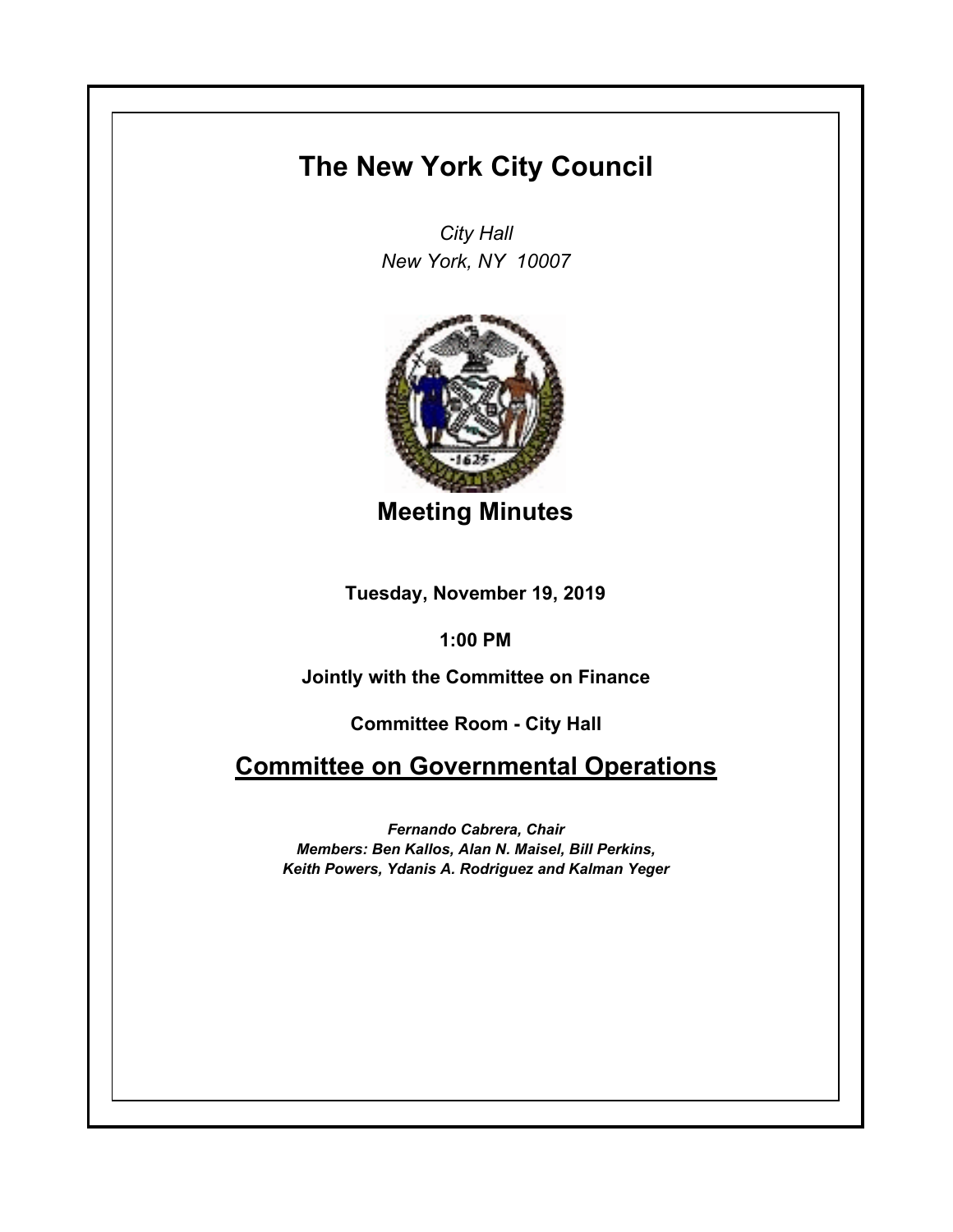| Roll Call     |                                                                                                                                                                                                                                                                       |
|---------------|-----------------------------------------------------------------------------------------------------------------------------------------------------------------------------------------------------------------------------------------------------------------------|
|               | <b>Present:</b> Cabrera, Kallos, Rodriguez and Yeger                                                                                                                                                                                                                  |
|               | <b>Absent: Perkins and Powers</b>                                                                                                                                                                                                                                     |
|               | <b>Medical: Maisel</b>                                                                                                                                                                                                                                                |
|               | Other Council Members Attending: Lancman, Matteo, Reynoso, Grodenchik, Dromm,<br>Louis, Rivera, Koslowitz, Cumbo, Van Bramer, Moya, Gjonaj, Rosenthal and Cornegy                                                                                                     |
| Int 0245-2018 | A Local Law to amend the administrative code of the city of New<br>York, in relation to exemptions from the sale of tax liens                                                                                                                                         |
|               | Attachments: Summary of Int. No. 245-A, Summary of Int. No. 245, Int. No. 245, January<br>31, 2018 - Stated Meeting Agenda, Proposed Int. No. 245-A - 4/12/19,<br>Committee Report 11/19/19, Hearing Transcript 11/19/19<br>Proposed Int. No. 245-A                   |
|               | This Introduction was Hearing Held by Committee                                                                                                                                                                                                                       |
|               | Attachments: Summary of Int. No. 245-A, Summary of Int. No. 245, Int. No. 245, January<br>31, 2018 - Stated Meeting Agenda, Proposed Int. No. 245-A - 4/12/19,<br>Committee Report 11/19/19, Hearing Transcript 11/19/19                                              |
|               | This Introduction was Amendment Proposed by Comm                                                                                                                                                                                                                      |
|               | Attachments: Summary of Int. No. 245-A, Summary of Int. No. 245, Int. No. 245, January<br>31, 2018 - Stated Meeting Agenda, Proposed Int. No. 245-A - 4/12/19,<br>Committee Report 11/19/19, Hearing Transcript 11/19/19                                              |
|               | This Introduction was Laid Over by Committee                                                                                                                                                                                                                          |
| Int 1776-2019 | A Local Law to amend the administrative code of the city of New<br>York, in relation to requiring the development of a single<br>application form for the not-for-profit real property tax exemption<br>and the not-for-profit exemption from water and sewer charges |
|               | Attachments: Summary of Int. No. 1776, Int. No. 1776, October 30, 2019 - Stated<br>Meeting Agenda with Links to Files, Hearing Transcript - Stated Meeting<br>10-30-19, Committee Report 11/19/19, Hearing Transcript 11/19/19                                        |
|               | This Introduction was Hearing Held by Committee                                                                                                                                                                                                                       |
|               | Attachments: Summary of Int. No. 1776, Int. No. 1776, October 30, 2019 - Stated<br>Meeting Agenda with Links to Files, Hearing Transcript - Stated Meeting<br>10-30-19, Committee Report 11/19/19, Hearing Transcript 11/19/19                                        |
|               | This Introduction was Laid Over by Committee                                                                                                                                                                                                                          |